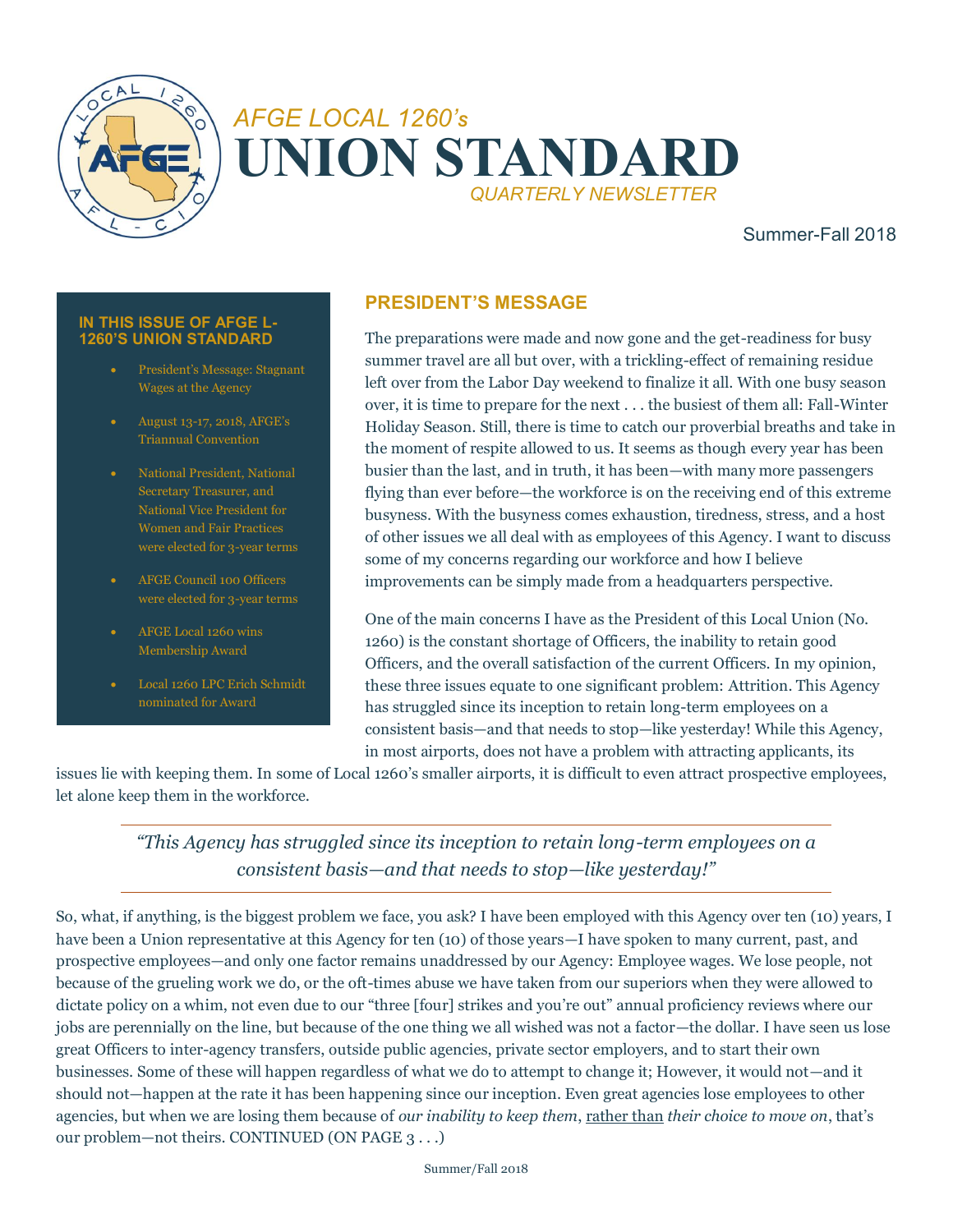

# **LOCAL NEWS AND HAPPENINGS**

# **Local 1260 Awarded at AFGE's Triennial Convention**

At the AFGE 41st National Triennial Convention in Las Vegas, AFGE Local 1260 received an Organizing Award for growing our Local Union by 76% . . . and we are not finished yet! Our Local went from a Top 20 Membership Organization in TSA to the 2nd largest TSA Local in the Nation and the 1st largest TSA Local on the West Coast. This type of work does not happen on accident, there are many mechanisms involved; for one, the AFGE Local 1260 Executive Board: Executive Vice President [Gilbert Vasquez;](https://www.facebook.com/gilberto.l.vasquez?fref=mentions&__xts__%5B0%5D=68.ARAuGfzwI6rUQCOw2x-HO7oh833RNCU82kFZXvzovFOUEbkzmACkAEfRi1kZ2P_knCm5P59uG0vy4-emqPID0GCsnEt7lP0LsGGk75V8KIDiQ2yqiRTV3wUfr_zJpax1LAeuH1JXZxxWYlok9GtRGMkmaLaQNT3Smf-QrH09K2J-Lwaa9c1etIM&__tn__=K-R) Local Secretary Treasurer [Victor Payes Martinez,](https://www.facebook.com/vpayesm?fref=mentions&__xts__%5B0%5D=68.ARAuGfzwI6rUQCOw2x-HO7oh833RNCU82kFZXvzovFOUEbkzmACkAEfRi1kZ2P_knCm5P59uG0vy4-emqPID0GCsnEt7lP0LsGGk75V8KIDiQ2yqiRTV3wUfr_zJpax1LAeuH1JXZxxWYlok9GtRGMkmaLaQNT3Smf-QrH09K2J-Lwaa9c1etIM&__tn__=K-R) Airport Vice Presidents [Wendy Delozier](https://www.facebook.com/wendy.delozier.9?fref=mentions&__xts__%5B0%5D=68.ARAuGfzwI6rUQCOw2x-HO7oh833RNCU82kFZXvzovFOUEbkzmACkAEfRi1kZ2P_knCm5P59uG0vy4-emqPID0GCsnEt7lP0LsGGk75V8KIDiQ2yqiRTV3wUfr_zJpax1LAeuH1JXZxxWYlok9GtRGMkmaLaQNT3Smf-QrH09K2J-Lwaa9c1etIM&__tn__=K-R) (SBA, SBP, SMX)[, Duncan McGuire](https://www.facebook.com/duncan.mcguire?fref=mentions&__xts__%5B0%5D=68.ARAuGfzwI6rUQCOw2x-HO7oh833RNCU82kFZXvzovFOUEbkzmACkAEfRi1kZ2P_knCm5P59uG0vy4-emqPID0GCsnEt7lP0LsGGk75V8KIDiQ2yqiRTV3wUfr_zJpax1LAeuH1JXZxxWYlok9GtRGMkmaLaQNT3Smf-QrH09K2J-Lwaa9c1etIM&__tn__=K-R) (LGB)[, Danielle](https://www.facebook.com/NEBLUV?fref=mentions&__xts__%5B0%5D=68.ARAuGfzwI6rUQCOw2x-HO7oh833RNCU82kFZXvzovFOUEbkzmACkAEfRi1kZ2P_knCm5P59uG0vy4-emqPID0GCsnEt7lP0LsGGk75V8KIDiQ2yqiRTV3wUfr_zJpax1LAeuH1JXZxxWYlok9GtRGMkmaLaQNT3Smf-QrH09K2J-Lwaa9c1etIM&__tn__=K-R)  [Hollis](https://www.facebook.com/NEBLUV?fref=mentions&__xts__%5B0%5D=68.ARAuGfzwI6rUQCOw2x-HO7oh833RNCU82kFZXvzovFOUEbkzmACkAEfRi1kZ2P_knCm5P59uG0vy4-emqPID0GCsnEt7lP0LsGGk75V8KIDiQ2yqiRTV3wUfr_zJpax1LAeuH1JXZxxWYlok9GtRGMkmaLaQNT3Smf-QrH09K2J-Lwaa9c1etIM&__tn__=K-R) (BUR), Ray Alarcon (SNA), Rosa Valdovinos-Guzman (LAX), and Local Legislative and Political Coordinator [Erich Schmidt;](https://www.facebook.com/erich.schmidt.54540?fref=mentions&__xts__%5B0%5D=68.ARAuGfzwI6rUQCOw2x-HO7oh833RNCU82kFZXvzovFOUEbkzmACkAEfRi1kZ2P_knCm5P59uG0vy4-emqPID0GCsnEt7lP0LsGGk75V8KIDiQ2yqiRTV3wUfr_zJpax1LAeuH1JXZxxWYlok9GtRGMkmaLaQNT3Smf-QrH09K2J-Lwaa9c1etIM&__tn__=K-R) and Women's and Fair Practices Coordinator David Chiv.

*"Today we celebrate the victories of yesterday, tomorrow and forward . . . and when we fight, We Fight to Win!"*

But most of all, it is you, our members: Thank you for trusting us to be your leaders and for being loyal to this Union. I promise we will not fail you. Today we celebrate the victories of yesterday, tomorrow and forward, we fight . . . and when we fight, We Fight to Win!

### **Local 1260 Awarded by CA State Labor Federation**



AFGE Local 1260 received an award from the California Labor Federation, AFL-CIO, for increasing its membership by over 20% in the last year. Pictured is Local President Bobby Orozco Jr. with AFGE District 12 National Vice President George McCubbin III.

As previously implied, this is not the work of one individual or even the work of a particular group, instead this is the work of a collective body of people from the Local, District, National, and larger Union bodies; However, none of these achievements could be achieved without the dedicated workforce believing in the Local Union's adherence to a commitment to a greater cause for the betterment of the entire membership as a whole.

AFGE Local 1260 does not subscribe to the notion that any awards it receives are solely based on the work of its Executive Board, but that we implement suggestions from our membership.



#### **Local 1260 LPC Erich Schmidt Finalist for Ed Klein Political Action Award**

AFGE Local Legislative and Political Coordinator Erich Schmidt was a Finalist for the 2018 Ed Klein Political Action Award for his substantial efforts to the cause of legislative and political action for Local 1260 and the greater good of the Federation. Pictured with Erich's welldeserved honor is LP Bobby Orozco Jr. who accepted the nomination/certificate on behalf of LLPC Erich Schmidt. Erich (not pictured) has been a force for our Local by committing much of his own personal time to the causes that affect Officers every day. Erich has formed relationships with political allies, their staff, and he has even began working on those who have not committed to becoming our allies. Erich is a Lead TSO at SBA Airport in Santa Barbara, California; he has served in the Armed Forces; and he is committed to serving our members.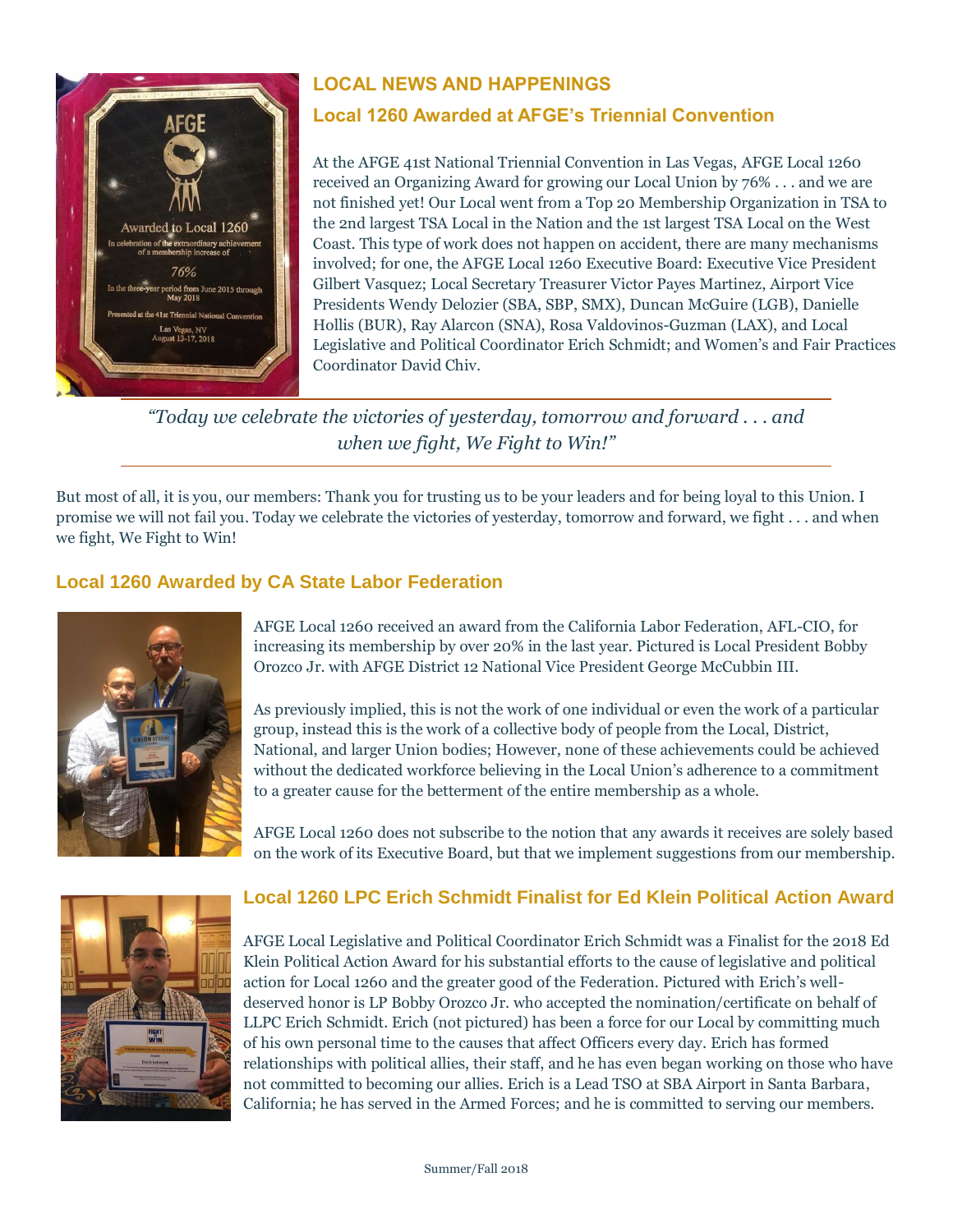### **AFGE NATIONAL NEWS**



# **AFGE DELEGATES ELECT NATIONAL OFFICERS TO LEAD OUR UNION**

LAS VEGAS, NV – AFGE Delegates representing over 315,000 dues-paying members governmentwide elected National Officers by re-electing National President J. David Cox, National Secretary Treasurer Dr. Everett Kelley, and National Vice President for Women's and Fair Practices Jeremy Lannan. Congratulations to all and we look forward to your leadership over the next three years!

### **AFGE TSA COUNCIL 100 DELEGATES ELECT NEW COUNCIL**



Re-elected Council President – Hydrick Thomas [pictured: far right]; Executive Vice President Mac Johnson [pictured: 5th from left]; Secretary Treasurer Johnny Jones [pictured: 3rd from left]; Region 1 Vice President Shabay Izquierdo [pictured: 2nd from right]; Region 2 Vice President John Hubert [pictured: 3rd from right]; Region 3 Vice President Vaughn Glenn [pictured: far left]; Region 4 Vice President Becky Mancha [pictured: 4th from left]; Region 5 Vice President Greg Biel [not pictured]; Region 6 Vice President Bobby Orozco Jr. [pictured: 2nd from left]; Region 7 Vice President Joe Shuker [not pictured]. Additionally, AFGE Local 1260's Secretary Treasurer Victor Payes Martinez has been appointed as the AFGE Council 100 Fair Practices Coordinator [not pictured]; and Janis Casey has been appointed the Women's Coordinator.

### **PRESIDENT'S MESSAGE . . . CONTINUED (FROM PAGE 1)**

I am going to be very frank, one of our problems has always been morale. But tackling morale through inventive ways to be inclusive of the workforce's ideas (Idea Factory), sports leagues, and "profit-sharing" through the Joint Awards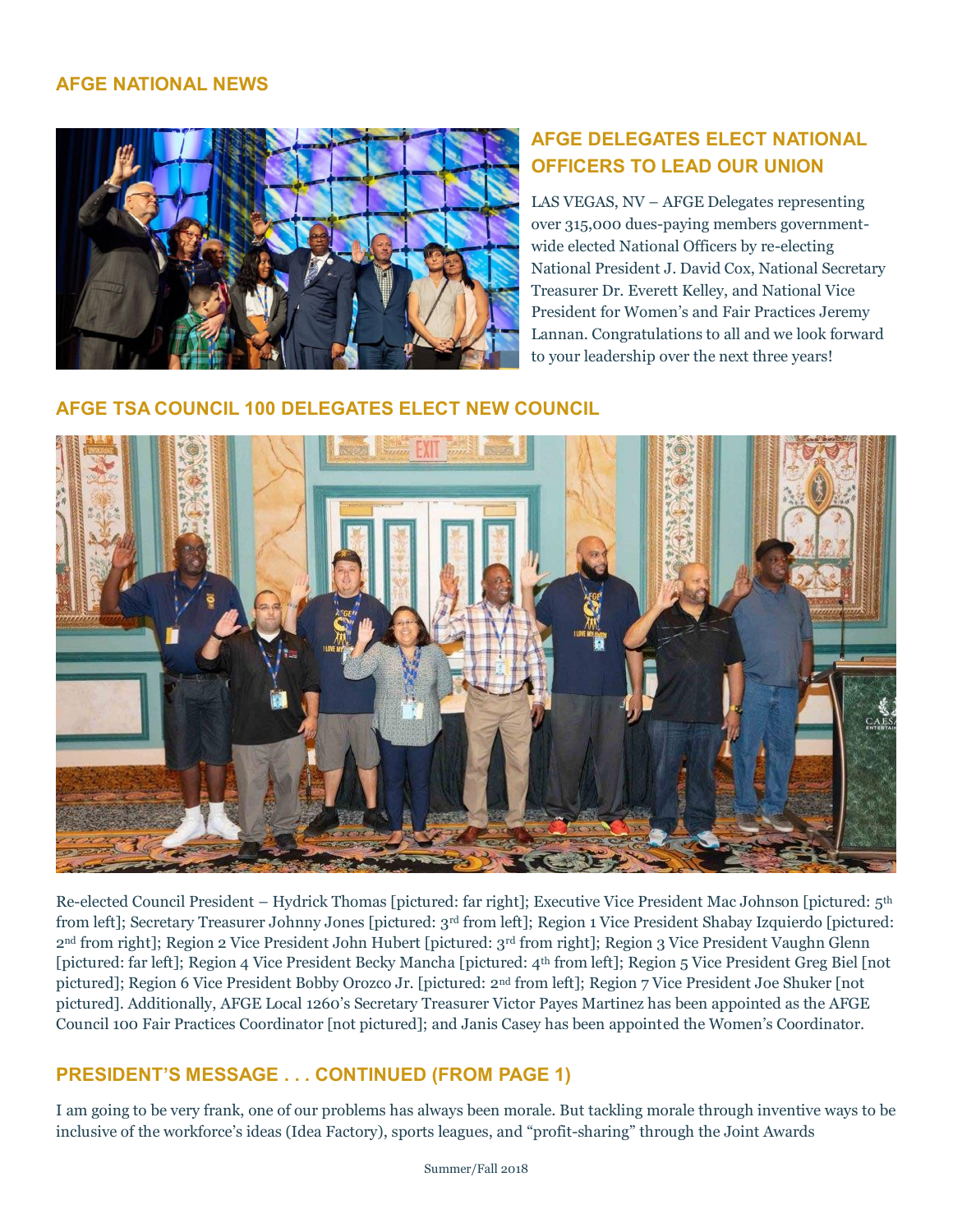Committee, is not the long-term solution. It is simply a temporary band-aid that upon joint movement will easily be displaced, yet it is their answer to improving morale for the long-term—or is it? Our problem is not simply morale, or at least not morale in the sense that morale stems from itself—because it does not. Instead, there is another reason for this lack of morale. It is a fundamental reason why we are here working. Let me be clear, there are other reasons why we are working at this Agency that are not financially motivated, i.e. call to duty/action in the wake of 9-11, for the Mission, to serve our country through Federal service, but I am not speaking to those reasons. I am speaking to the basic understanding that we all work for one reason—although there may be multiple sub-reasons within that one reason, it is still for one reason—to be paid for our services.

*". . . if an individual is able to pay his/her mortgage, car payment, have food on the table, have some extra spending money . . . or just to put some money away for a rainy day—that is the epitome of morale—it is why we work!"* 

I would be the first to admit that this Agency has attempted, and with some success, to improve morale; we do not maintain poor morale for a lack of trying, admittedly this Agency has done more for morale than it has ever attempted in the past—and for that it deserves some recognition. Although the Union does not always agree with managements infusion of programs designed to improve morale without input from the Union, the effort is noted and appreciated. Since I have been President of Local 1260, I have worked to improve the Union's collaborative efforts with management, which includes involvement in everyday matters affecting the bargaining unit. Management, usually at the HQ-level, does not always agree with the Union being involved in every aspect of the Agency's decisions, whereas, we, the Union believe that our input is valuable and needed for successful endeavors. Back to the initial tie-in of fair wages equating to some form of positive infusion of morale in the workplace. Some management officials have argued that money is not tied into morale— I wholeheartedly disagree. While there are some aspects of morale that money cannot buy, there are also some aspects of morale that money can buy. It is a common understanding that if an individual is able to pay his/her mortgage, car payment, have food on the table, have some extra spending money for that vacation, birthday bash for the kids, or just to put some money away for a rainy day—that is the epitome of morale—it is why we work! When an individual has the wherewithal to enjoy life—outside of work—because he/she possesses the financial stability that, my friends, is the type of morale that spills over into the workplace and causes workers to be happier than they would otherwise be with stagnant wages. I know I have gone on and on about stagnant wages, and I apologize for the redundancy, but this is an issue of which I am very passionate about. When we have  $15+$  year employees making wages that are nearly identical to that of a one-year employee, it is not only embarrassing, it is an outright attack on the morale of this dedicated workforce who has endured so much with such little financial return for the well-being of themselves and their families. I pledge to you that I will do everything within my ability to bring this issue to light—because it is the very least you deserve. Thank you.

### **Photos from AFGE Local 1260: Events**





AFGE National Convention AFGE CA Labor Federation in Costa Mesa, CA Los Angeles Young Workers Meeting